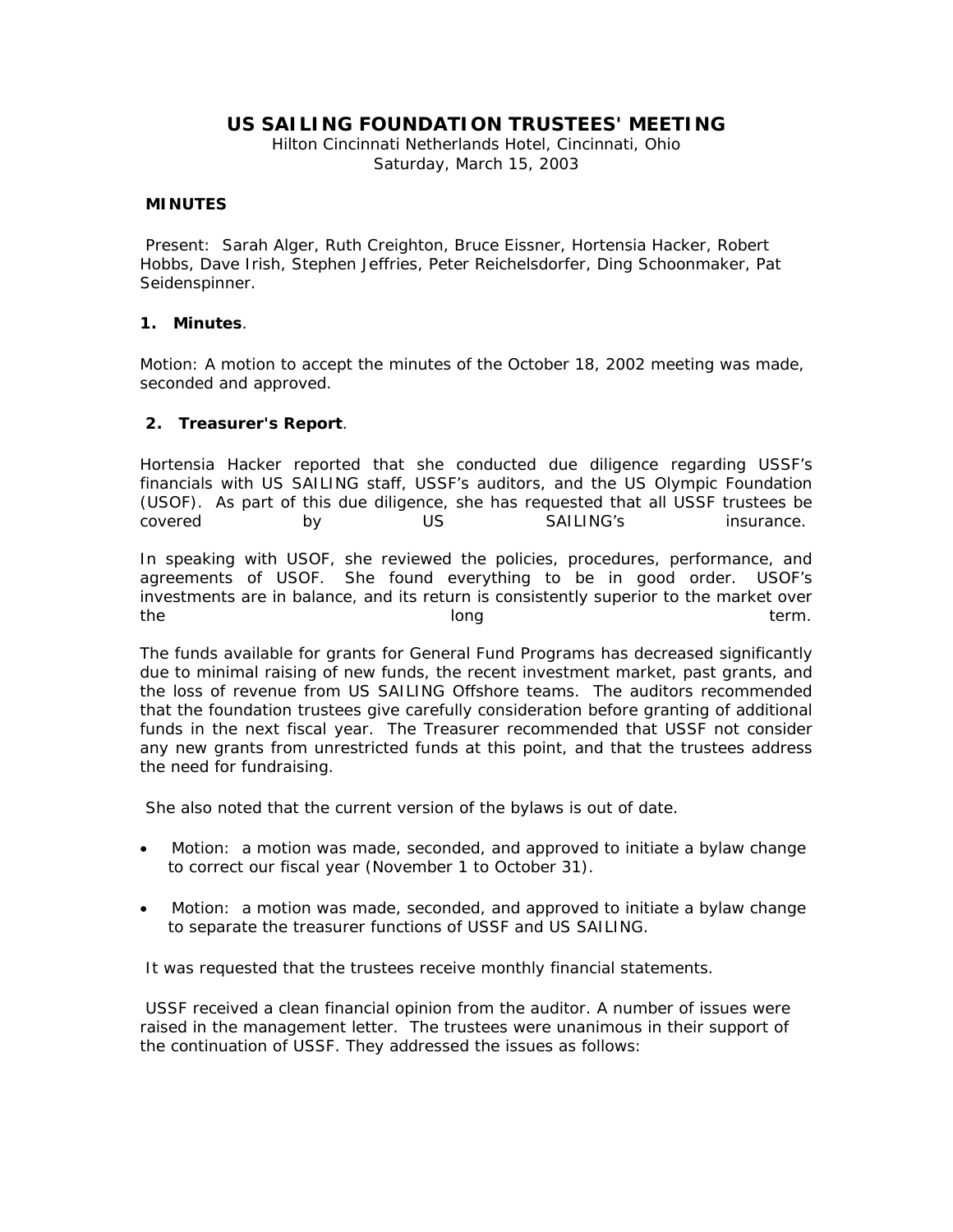**Common Controls:** There is substantial overlap between the board of US SAILING and USSF. A working party will be appointed to address the bylaws. The Trustee's authorized a more visible separation of USSF's funds from US SAILING's funds.

- *Motion*: A motion was made, seconded and approved to direct the treasurer to establish a separate USSF account with US Olympic Foundation in USSF's name.
- *Motion*: A motion was made, seconded and approved to request that the secretary explore the cost and steps required to establish a separate presence for USSF on the US SAILING website.

**Segregation of Duties**. Segregation of duties will be implemented, as recommended in the management letter.

**Cash.** Cash reconciliation and review as recommended in the management letter will be implemented.

**Disbursement Authorization and Cash Control**. It was recommended (1) that two signatures be required, that (2) the list of signatories be expanded to the bookkeeper, Inshore Director, Olympic Director and the USSF Treasurer, and (3) that one of the signatories on checks over \$250 be the treasurer.

- *Motion*: a motion was made, seconded and approved to authorize Kristin Holder, Lee Parks, Jonathan Harley and Hortensia Sampedro, as signatories on USSF's bank account.
- *Motion*: a motion was made, seconded and approved to establish greater internal control and designate the treasurer as a required signatory on all checks above \$500.

 Hortensia Hacker will work closely with staff to ensure that the new process does not unduly inhibit speedy payments to our athletes.

#### **Acknowledgement to Donors**

All donor acknowledgement letters above \$250 will be prepared for the Treasurer's or President's manual signature. Copies will be retained electronically in the USSF files.

## **Staff Administration Expenses**

The staff will estimate their time so they can be allocated to USSF.

#### **Fundraising: Administrative Expenses**

Any deviation from the policy for designated accounts must have the prior approval of the Trustees, as is currently required.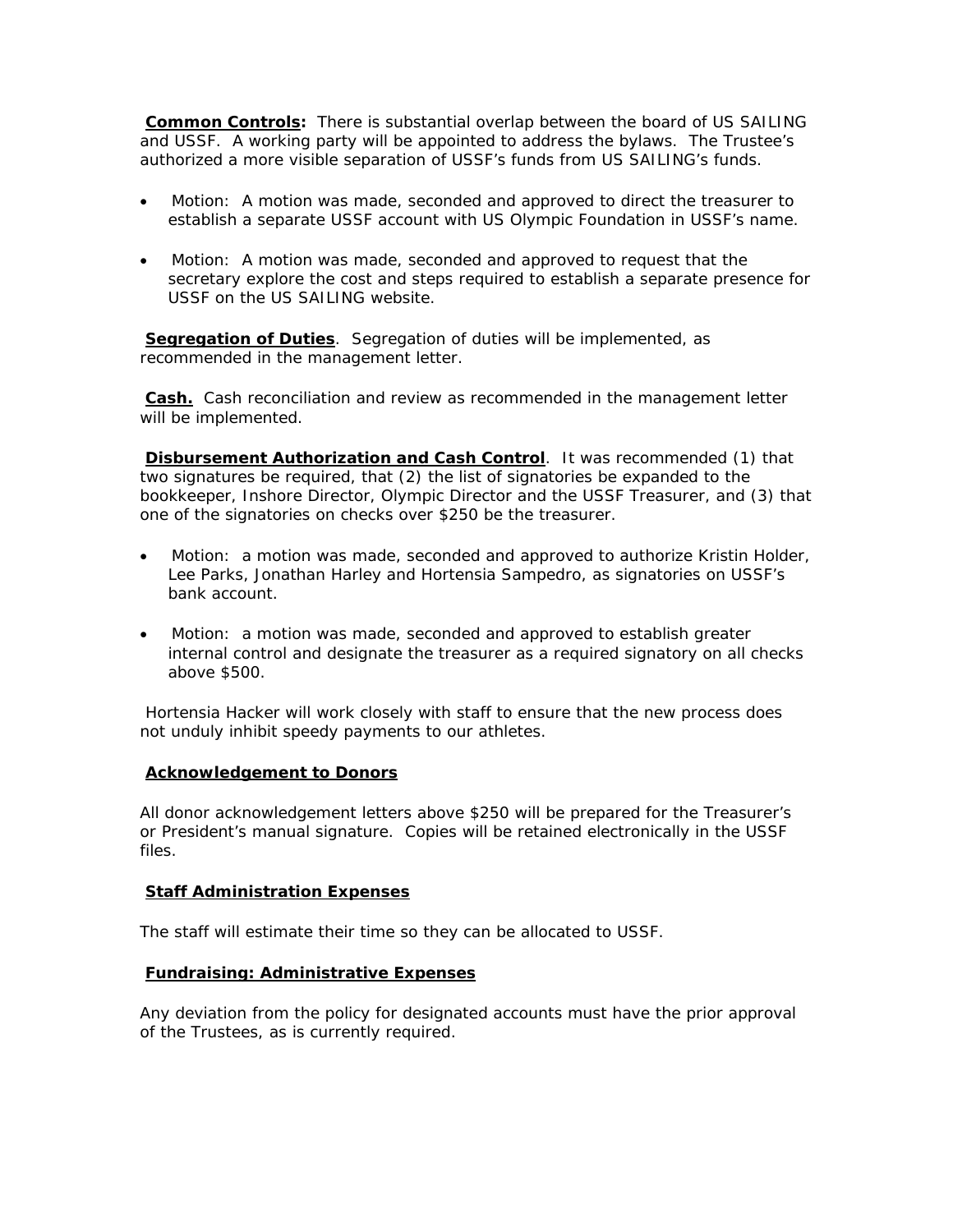## **Designated Sailor Accounts and Remnant Funds**

A summary report of said balances is to be provided monthly to the Treasurer. The administrative staff will submit regular statements to the athletes regarding the balances in their accounts. The administrative staff will notify athletes with unused funds in designated accounts from previous campaigns, according to policy.

## **Investments and Net Accounting**

• *Motion*: a motion was made, seconded and approved that the Treasurer and one other Trustee appointed by the President will carry out an annual review of the management of the investment pool and report their recommendations to the board.

Stephen Jeffries was appointed.

### **Noncash Donations**

• *Motion*: a motion was to authorize the foundation to establish a separate brokerage account in its name to enable it to handle such transactions on its own behalf.

Other Action Items:

- Purchase orders \$100 or above will be co-signed by the Treasurer.
- The treasurer will continue to sign all required filings with tax authorities.
- Any pending or threatened litigation, claims, or assessments or unasserted claims or assessments will be immediately
- All notifications of laws, regulations, and provisions of contracts and grant agreements applicable to USSF will be copied to the Treasurer upon receipt by USSF.
- All related parties' transactions, including revenues, expenses, loans, transfers, leasing arrangements and guarantees, and amounts receivable from or payable to related parties will be co-signed by the President and the Treasurer.
- All guarantees, whether written or oral, under which USSF is contingently liable will be co-signed by the President and Treasurer.
- No change of titles, liens or encumbrances will take place without the prior written agreement of the President and the Treasurer.

## 4. **General Fund Programs - 2003 Additional Requests**.

Interscholastic Sailing Association has requested additional funds to support international travel, to send an additional team to England, as well as funds to support organizing high school competition in the United States.